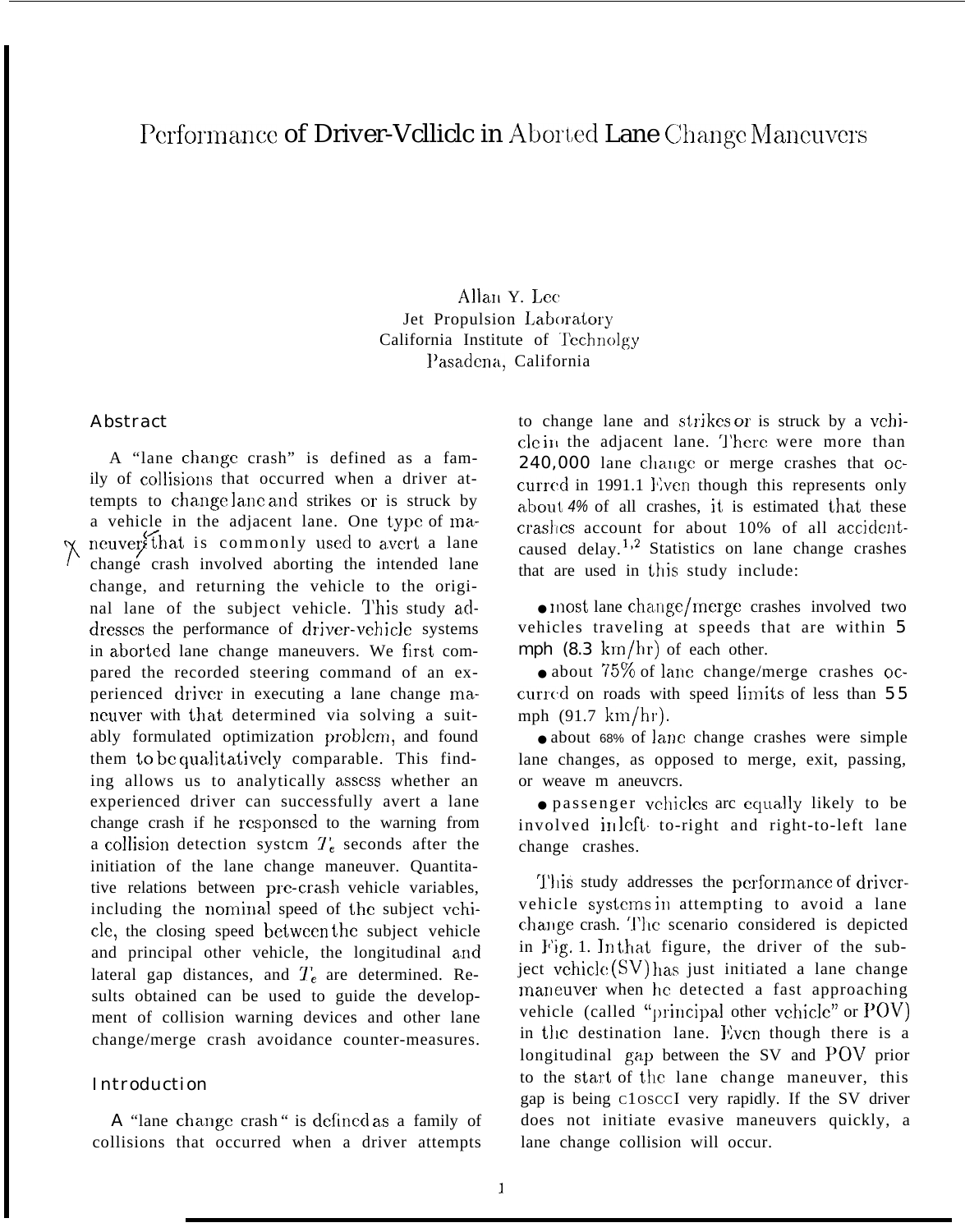Onc family of maneuvers that is commonly used in averting a lane change crash involved aborting the intended lane change, and returning the SV back to the initiation lane. Since the longitudinal gap between the vehicles involved could be small (in Fig. 1, the POV is within the '(blind zone" of the SV), the fast-approaching vehicle must be detected quickly and the evasive mancuvers made reflexively. Unfortunately, most drivers are not familiar with the "aborted" lane change maneuver, and the evasive steering commands used might be incorrect. It is in this situation that a collision warning device might save the day. However, to be useful, the collision warning system must detect and warn the SV driver "early enough" in order to give the SV driver a chance to successful avert the collision.

The objective of this study is to quantify the performance of driver-vchicle systems in an aborted lanc change maneuver  $\beta$ . Relations betwccn pm-crash vchiclc variables (such as the the nominal speed of the subject vehicle, the closing speed between the vehicles, the longitudinal and lateral gap distauccs) and the detection time of the collision warning device will be established. 'J'hcsc results can bc used to guide the developments of collision detection and warning devices and other counter measures for lane change/merge crashes.

#### Vehicle Dynamic Model

H

Consider a vehicle moving over a flat and level road surface (Fig. 2). When the forward speed,  $U<sub>l</sub>$  is kept constant, this vehicle model has two degrees-of-frcwdom, the side velocity,  $v$ , and the yaw-rate,  $r$ . The cornering forces acting on the front and rear axles are denoted by  $F_f$  and  $F_r$ , respectively. Apart from these forces, there are the relatively small aligning torques, camber angle effects, etc. that arc neglected in our study.

In Fig. 2,  $\alpha$  and  $\beta$  define the location of the vehicle's e.g. between the axles, and  $M_s$  and  $I_{zz}$ denote the mass and the yaw moment of inertia of the vehicle, respectively. Furthermore, if  $C_{\alpha}$ and  $C_{\alpha_r}$  denote the cornering stiffnesses of each front and rear tire, respectively, and if  $\delta_f$  denotes the front tire angle, then the vehicle's equations

of motion arc:3

$$
I_{zz}\dot{r} + \frac{2(a^2C_{\alpha_f} + b^2C_{\alpha_r})}{U}r
$$
  
+ 
$$
2(aC_{\alpha_f} - bC_{\alpha_r})\frac{v}{U} = 2aC_{\alpha_f}\delta_f, (1)
$$
  

$$
M_s\dot{v} + \{M, U + \frac{2(aC_{\alpha_f} - bC_{\alpha_r})}{U}\}r
$$
  
+ 
$$
2(C_{\alpha_f} - t - C_{\alpha_r})\frac{v}{U} = 2C_{\alpha_f}\delta_f.
$$
 (2)

The following vehicle parameters arc used in our  $\text{study:}$  [a, b] =  $[1 \ .2, 1.6]$  m,  $I_{zz} = 2200 \ \text{kg} \cdot \text{m}^2, M_{zz}$  $=1700$  kg,  $[C_{\alpha_f}, C_{\alpha_f}] = [960, 1100]$  N/deg.

In our study, t] ie vehicle dynmaic model is augmented with the following first-order actuator  $\mathrm{d}y$ . nami c model:

$$
\tau_a \dot{\delta}_f + \delta_f = \delta_{fc} . \tag{3}
$$

Here  $\delta_{fc}$  is the command to the steer-ing actuator, and  $\tau_a$  is the time constant of the actuator. 'l'he assulncd bandwidth of the steering actuator is 4 lIz. Similarly, we usc tile following driver's neuromuscular model: $3$ 

$$
\tau_d \delta_{fc} + \delta_{fc} = \delta_{driver} / N_S. \tag{4}
$$

Here  $\delta_{\text{driver}}$  denotes the steering wheel command from the driver, and  $\tau_d$  is the time constant of the driver response. The parameter  $N_s$  is the steel ing ratio  $(Ns = 15)$ . The bandwidth of the driver response is assumed to be 2 Hz.

The validity of this vehicle model begins to deteriorate in maneuvers with lateral accelerations that exceed 0.3 g's, including those found in highspeed lane change maneuvers. However, the situation is mitigated somewhat by the fact that these high-g conditions only lasted for a short time. What follows does not depend on the "linear" vehicle model assumption which was used only for convenience. Nonlinear vehicle models that can better predict vehicle responses in highg maneuvers should bc used if available.

In addition to these dynamic equations, the following kinematical relations arc used to compute the resultant vehicle trajectory:

$$
\dot{\psi} = r,\tag{5}
$$

$$
\dot{x} = U \cos \psi - v \sin \psi, \qquad (6)
$$

$$
\dot{y} = U \sin \psi + v \cos \psi. \tag{7}
$$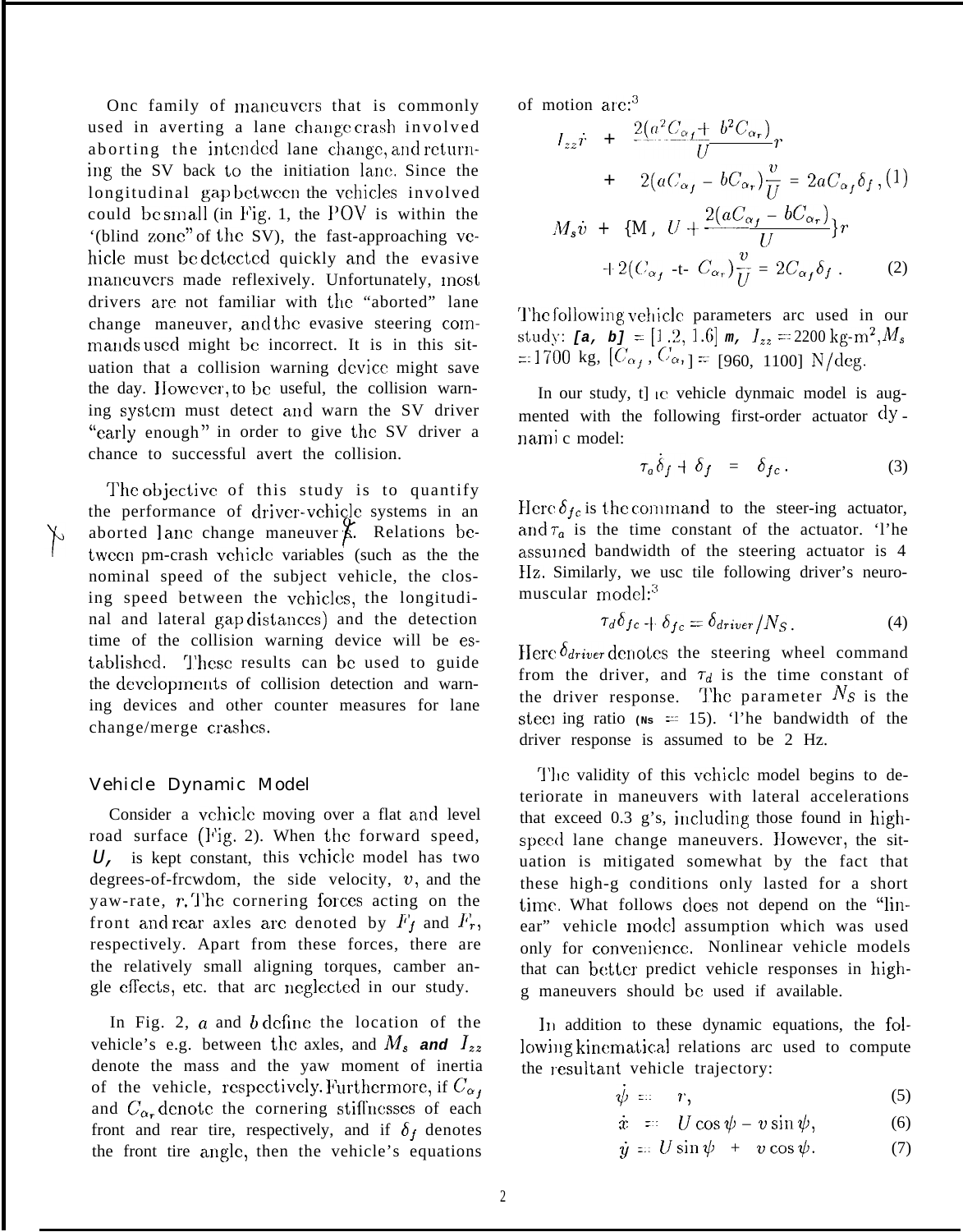in Fig.  $2, (x,y)$  is the recti-linear coordinates of the vehicle's e.g. relative to an arbitrary reference. The angle  $\psi$  is that between the vehicle's geometrical axis of symmetry and the x-axis, and is defined positive in the clockwise direction.

## Performance of Driver-Vehicle System in Lane Change Maneuvers

The performance of a driver-vehicle system in lane change mancuvers is difficult to evaluate because onc must take both the vehicle's directional characteristics as well as the limitations of driver responses into consideration. Several collision avoidance scenarios had been studied in the literatures [1-2, 4-6].

In Ref.  $6$ , Lee considered the lane change maneuver illustrated in Fig. 3. As pictured, a vehicle is travclling at a constant speed on a straight two-lane roadway when an object dashes onto the vehicle's path and stops. Representative time histories of steering whcc] excursions made by both experienced and inexperienced drivers in such a scenario arc given in Fig. 4.4 The initial steering angles used by both driver groups are on the order of  $200$  degrees. The initial steering command must be followed by an "equal-andopposite" steering in order to arrest the diverging vehicle's heading angle, and return it to the desired straight-ahead heading.

With regard to the steering commands used by experienced drivers in lane change maneuvers, Lee conjectured that driver's evasive steering commands can be determined via solving a suitably formulated optimization problem. The cost functional of that optimization problem is a weighted sum of the lane change time, vehicle's squared heading angle and tire's excursion at the end time, and the time integrals of the vehicle's squared lateral acceleration and driver's steering rate. Steering commands obtained via solving such an optimization problem were found to be qualitatively comparable to those recorded from road tests. This finding allows us to analytically assess the performance of driver-vehicle systems in '(aborted" lane change maneuvers.

#### An Aborted Lane Change Maneuver

The aborted lane change maneuver depicted in Fig. 1 begins with a "normal" lane change maneuver. The driver attempts to make a lane change to get to an adjacent lane. Not under the pressure of time) he plans to complete that lane change in threw seconds  $(T_{LC})$ . An optimization problem is formulated to analytically generate the steering commands. The end conditions of the optimization problem arc given as follow: Beforc the lane change maneuver, the vehicle is in its straight-ahead cruising condition. To make the lane change maneuver, the vehicle must be displaced a lateral distance. Also, it is desirable to end the lane change with zero vehicle's yaw rate, side velocity, heading angle, and tire excursion angle. To bring the vchicle from the given initial to the desired terminal conditions, wc seek  $\delta_{drive}(t)$  that minimizes the following cost functional:

$$
J = \frac{1}{2} \int_0^{T_{LC}} \{ (\frac{a_{yy}}{a_{yyy}})^2 + (\frac{\dot{\delta}_{fc}}{\dot{\delta}_{fcN}})^2 \} (\frac{dt}{T_N}).
$$
 (8)

To make this cost functional dimensionless, all variables arc normalized by quantities denoted with a subscript " $N$ ". Values selected for these normalizing quantities, and other scenario parameters are tabulated in q'able 1. Note that these scenario parameter values were selected to be consistent with the lane change crash statisites mentioned in the introduction section. Throughout the lane change maneuver, driver's comfort and workload arc improved by inducting both the vehicle's lateral acceleration  $(a_{yy})$  and the steering rate ( $\dot{\delta}_{fc}$ ) in the cost functional. The formulated optimization problem was solved using the algorithm described in Ref. 7. Time histories of the steering angle, vehicle heading angle, lateral acceleration, and the resultant vehicle trajectory are given in Fig. 5. 'l'he rootsum- squares values of the lateral acceleration and steering wheel rate arc 0.17 g's and 56.7 deg/see, respectively. The corresponding cost functional for this t]lrcc-second maneuver is given by 3 X 0.5 X  $\{(0.17/0.2)^2 + (56.7/150)^2\} \approx 1.3$ .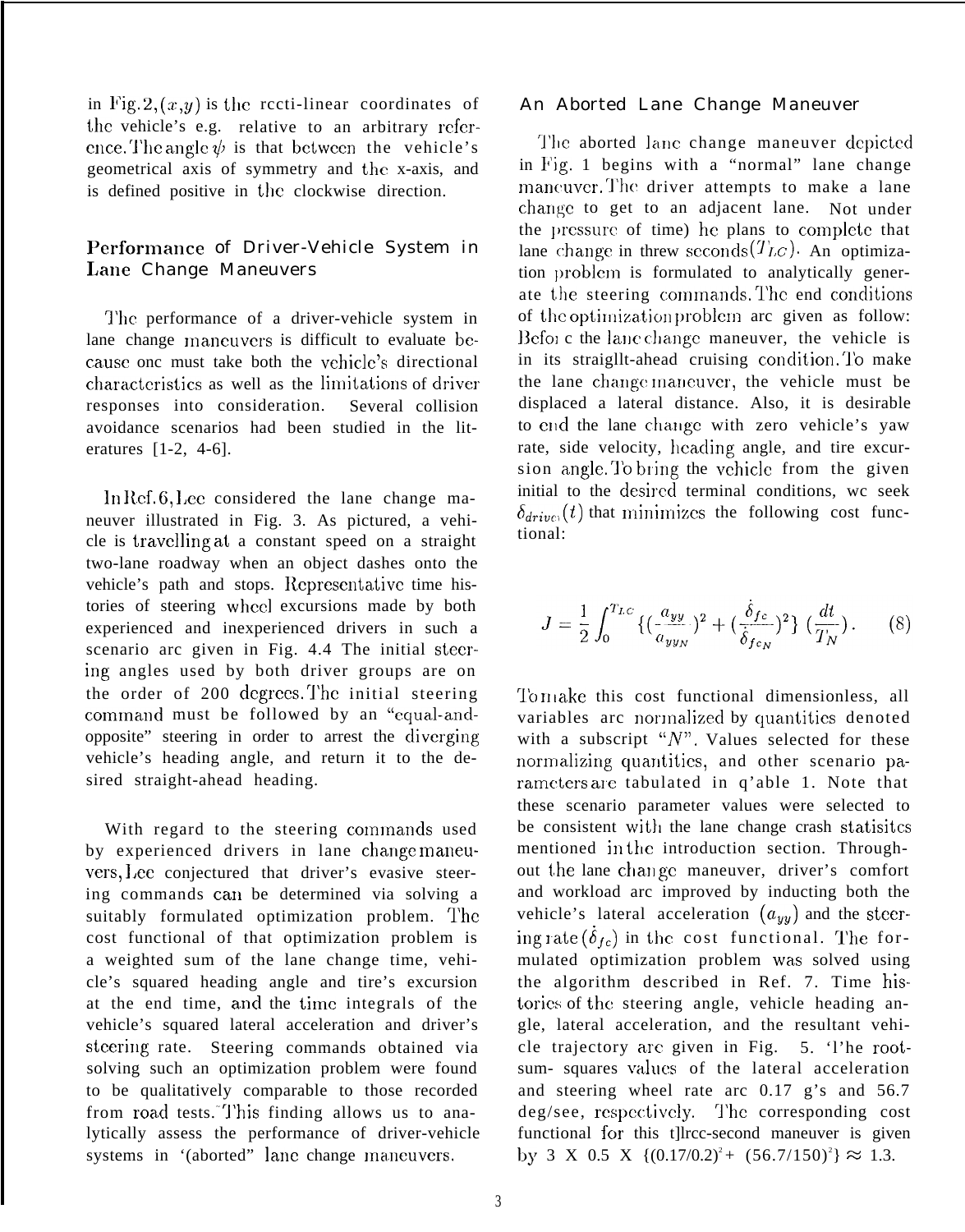| Parameter                        | Value(s)           |
|----------------------------------|--------------------|
| $s-v$ speed (u)                  | 1001<111/11        |
| speed differential (AU)          | $6-21$ km/h        |
| lateral gap (D)                  | 3.6 <sub>m</sub>   |
| vehicle width (W)                | 2.0 <sub>m</sub>   |
| side mirror to                   |                    |
| rear bumper $(S)$                | 3.0 <sub>m</sub>   |
| inner blind zone angle $(\beta)$ | " $16 \text{ deg}$ |
| steering ratio $(N_S)$           | 15                 |
| detection and                    | $0.40 - 0.85$      |
| warning time $(T_e)$             | sec                |
| lane change time $(T_{LC})$      | 3 Scc              |
| normalized time $(T_N)$          | 1.0 <sub>sec</sub> |
| normalized angle $(\theta_N)$    | $2.0 \text{ deg}$  |
| normalized                       |                    |
| $\text{acceleration}(a_{yyN})$   | $0.2$ g's          |
| normalized steering              | $150/N_S$          |
| rate $(\delta_{fcN})$            | deg/sec            |

Many lane change crashes occurred bccausc the driver of the SV fails to see the  $POV$ . This could be because the POV is inside the blind zone of the SV, as depicted in Fig. 6. If the SV is equipped with a collision warning system, let it be turned on the moment the lane change is initiated. Let  $T_e$  be the total time it takes the warning system to detect the 1'OV and the time it takes the driver to rccognizc and react to the gcncratcd (audio or visual) warning. If the  $POV$  speed is higher than that of the SV by  $\Delta U$ , the maneuver time  $(T_m)$ available to avert the lane change crash is:

$$
T_m = L/\Delta U - T_e, \qquad (9)
$$

where  $L$  is longitudinal gap between the SV and POV. From Fig.  $6, L = (D - W/2)\cot\beta$  - S. Using data given in '1'able 1, the available maneuver time is only  $(2.2 - T_c)$  seconds if AU = 10 km/h. Obviously, the faster the collision warning system can detect the 1'OV and warn the SV driver about the impending crash, more time will be available for the SV driver to execute the needed evasive rn aneuver. The initial condition of this evasive maneuver also depends on  $T_e$ . If  $T_e$  is small, the magnitudes of the vchicle's yaw rate, side velocity, and lateral acceleration at the start of the aborted lane change maneuver are relatively small (see Fig. 5). Hence, it will be easier and quicker to return the vehicle back to the initiation lane. '1'o avert the lane change crash, the y-coordinate of the SV's e.g. at the end of the maneuver must be:

$$
y(T_m) \le D - W. \tag{10}
$$

Also, wc must end the lane change with zero vehicle's yaw rate, side velocity, and heading angle. '1<sup>1</sup>0 steer the vehicle from the given initial to final conditions, WC seek a  $\delta_{driver}(t)$  that minimizes a cost functional that is similar to that given in  $(8)$ :

$$
J = \frac{1}{2} \{ \delta_f(T_m) / \theta_N \}^2
$$
  
+ 
$$
\frac{1}{2} \int_0^{T_m} \{ (\frac{a_{yy}}{a_{yyy}})^2 + (\frac{\delta_{fc}}{\delta_{fcN}})^2 \} (\frac{dt}{T_N}). (11)
$$

The first term in this cost functional accounts for the driver's desire to return the tire angle back to " $zero$ " at the cnd time as closely as possible. The normalized angle *ON* is given in '1'able 1. Physical interpretations of the terms under the integral had been given above. For ranges of  $T_e$  and AU values, the formulated optimization problem, with both equality and inequality terminal conditions was solved using the technique described in Ref. 8. The variations of the cost functional (per unit maneuver time) with AU, for a range of  $T_e$ are depicted in Fig. 7. The corresponding variatiolis of the terminal lateral displacements with AU are given in  $\text{Fig. 8.}}$ 

#### **Discussions**

In Fig. 7, the magnitude of the cost functional represents the '(degree of difficulty' of making the evasive steering lnancuver. If the driver executes the maneuver with, on the average, 0.3 **g's** of lateral acceleration and  $150 \text{ deg/sec of steering}$ rate, the resultant per unit time cost functional is 0.5 x  $\{(0.3/0.2)^2 - 1(150/150)^2\} \approx 1.63$ . If a horizont al line that represents  $J/T_m = 1.63$  is drawn in Fig. 7, its intersections with various  $\Delta U$ -to-J curves give the maximum allowable speed differential  $\Delta U_{max}$  below which the SV can successfully avoid the collision. Since the cost functional increases very rapidly with AU for larger  $T_e$ , the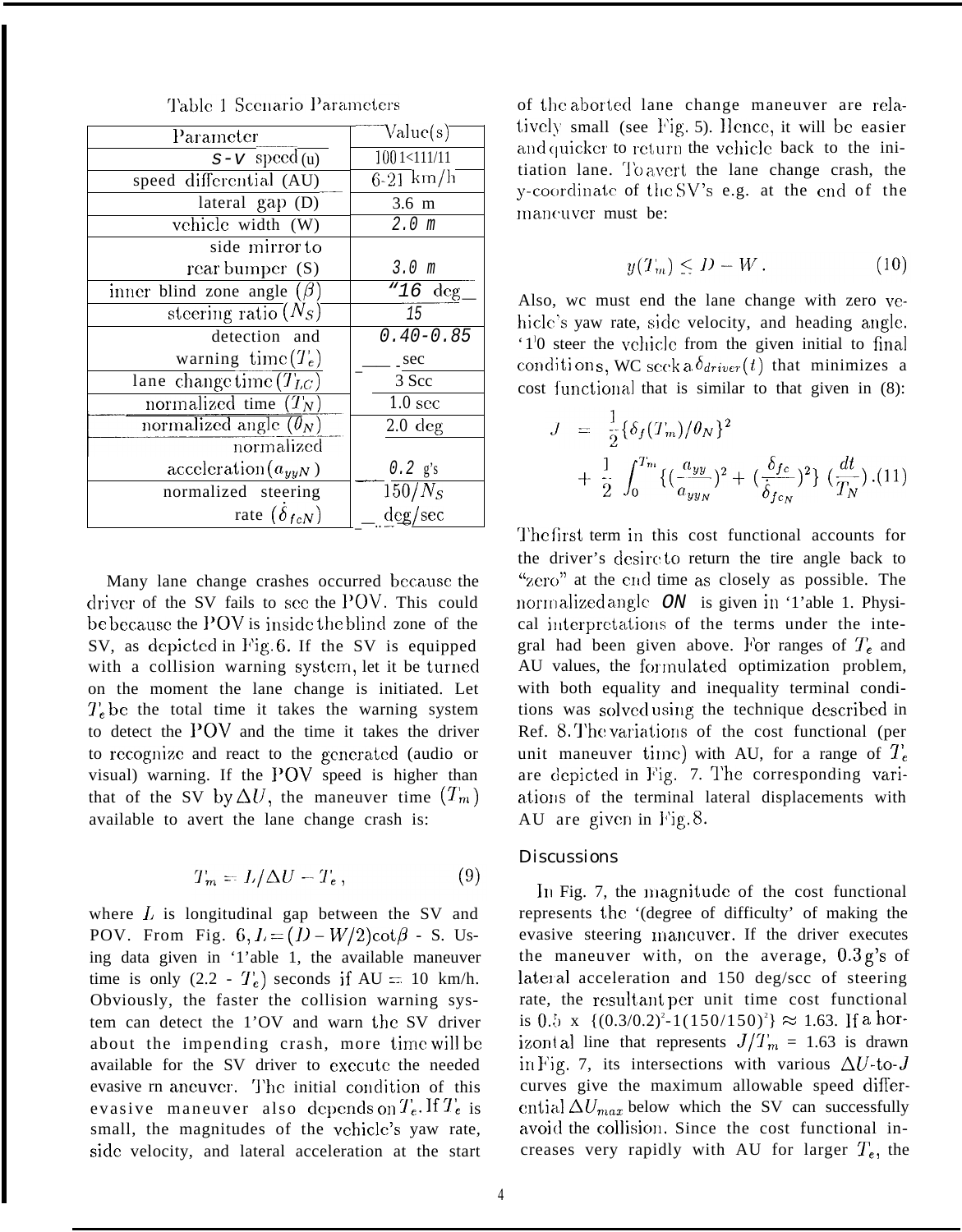resultant  $\Delta U_{max}$  becomes very small. A plot between  $T_e$  and  $\Delta U_{max}$  is given in Fig. 9. A firstorder approximation of the data given in that figure is:

$$
\Delta U_{max} = 25.5 - 15T_e, \qquad (12)
$$

where  $T_e$  is in units of seconds and  $\Delta U_{max}$  is in units of km/hr. When the above described analysis is repeated for the case when the SV speed is 90 km/hr (instead of 100 km/hr), the corresponding relation is:  $\Delta U_{max}$   $z25.2 - 14.9T_e$ , which is close to  $(12)$ . Looking at these relations, it is obvious that the magnitude of the warning time  $T_c$ plays a critical role in deciding whether the SV driver can succcssful]y avert an accident.

The presence of the 1'OV in the SV'S blind spot might be detected by the SV driver himself, Let us assume that the detection time is one second. Else, the SV driver might be aided by a collision detection device. Ultrasonic, radar, and 1 )opplcr technologies have been used in commercially available proximity detection systems which could be used for this purpose. In this study, wc assume that the combined detection and diagnostic processing time for the system used is 0.1 seconds. The processed information must then be presented to the driver in a manner that elicits appropriate collision avoidance mancuver.

Driver warning recognition time is a strong function of the type of display used. A comparison bctwccn the recognition times of a hcadup display (lIUD) ancl a conventional instrument panel head-down display  $(HID)$  was made in Ref. 9. ]n that reference, the recognition time is the time it takes the driver to focus on and recognize the displayed warning sign. For straight line driving at 100 km/hr, the recognition time of a  $HUD$ system is about 0.3 seconds (that of a IIDD is  $0.5$  seconds). From Ref. 10, the delay time in the driver's steering response is on the order of 0.15 seconds. Hence, the overall detection and warning time  $T_e = 0.1 + 0.3 + 0.15 = 0.55$  seconds, which is about half that of the driver. Using  $(12)$ , the maximum allowable speed differentials for the driver-based and warning systcm-based scenarios arc 10.4 and 17.2  $km/hr$ , respectively. If the POV

is approaching the SV with a  $AU$  of  $11 \text{km/hr}$ , a collision will result if the driver is not aided by a collision warning systcm.

Another way to interpret the result given in  $(12)$  is as follows. Consider the scenario when the speed differential between the vehicles is 5 mph  $(8.3 \text{ km/hr})$ , scc also the Introduction section). The question is: how quickly must the POV be detected so that the SV driver needs only to perform lane change maneuver of "moderatc" degree of difficulty having a cost functional of 1.63. Using (12), we estimate that  $T_e$  must be less than  $(25.5 - 8.3)/15 \approx 1.2$  seconds. This level of response t ime is generally achievable by most drivers. Hence, most drivers can successfully avert a lanc change collision with a 5-mph speed differential. This conclusion is consistent with our general driving experience.

The parameter  $T_{LC}$  given in ~'able 1 denotes the time duration within which the SV driver plans to complete the attempted lane change mancuvcr. 'l'his time is a function of the following factors, among others: (a) nominal speed of the SV, (b) traffic density, and (c) the "aggressiveness" of the SV d river's lane change maneuver. If the SV driver is cautious, hc might decide to complete the lane change with a longer  $T_{LC}$ . To study the effects that  $T_{LC}$  has on our results, wc repeated the analyses with a  $T_{LC} = 4$  seconds (instead of 3 seconds). The resultant  $U_{max}$ - $T_e$  relation is:

$$
\Delta U_{max} = 29.2 - 17.8T_e \,. \tag{13}
$$

'l'his approximate rc]ation is also depicted in l'ig. 9. Using (13), the maximum allowable speed differentials for the driver-based (with  $T_e = 1$  second) and warning system-based (with  $T_e = 0.55$ seconds) scenarios arc now 1 1.4 and 19.4  $km/hr$ , respectively. Hence, for a cautious driver, if the POV is approaching the SV with a AU of 11  $km/hr$ , a collision will not result even if the driver is not aided by a collision warning system. These analyses indicate that, from the view point of averting a lane change collision, it is advisable to make a lane change as '(cautiously)' as the traffic permits.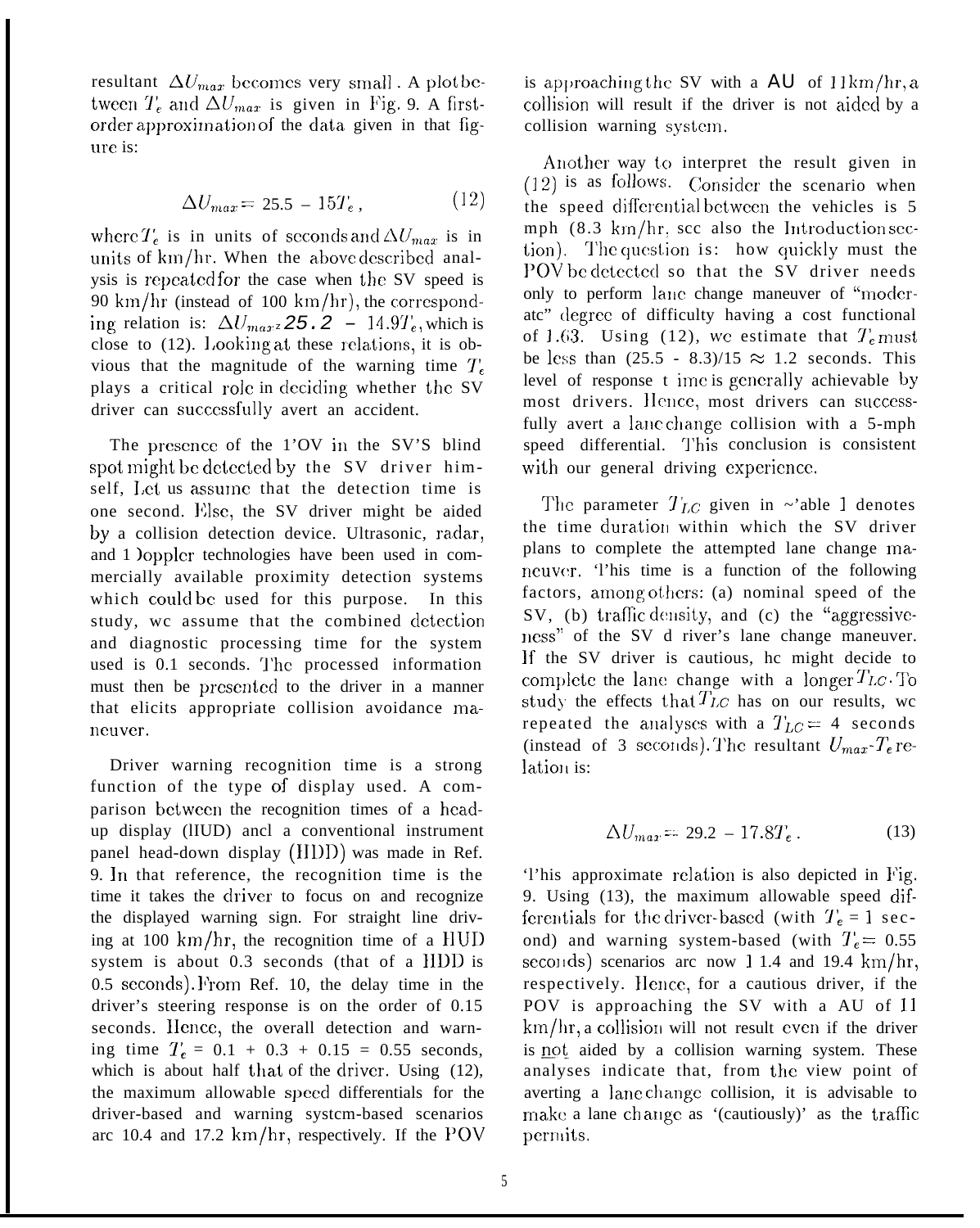The variations of the terminal lateral displacements willh $\Delta U$ . Lor a range of "1', values, are given in Fig. S. Looking at the curve with a detection time of 0.4 seconds, we note that the larger the speed differential  $\Delta U$ , the smaller is the terminal lateral displacement. The same trend is also observed in results obtained for all other detection times. Note also that in all cases the terminal lateral displacements are always less than  $D - W$  $(= 1.6 \text{ meters}, \text{see} (10)).$  This espares that the SV and POV do not collide at the end time of the lane change maneuver.

## Summary and Caveats

This study addressed the performance of driver-~cl)icle systems in shorted lane change maneuvers. An optimization problem was formualted to allow us to analytically assess whether an experienced driver can successfully avert a lane change crash if he responsed to the threat  $T_e$  seconds after the initiation of the lane change maneuver. Results obtained in this study can be used to quantify how fast a collision detection and warn ing system must work in order to be effective. However, note that the present study assumed that the SV was traveling at a constant longitudinal speed throughout the entire lane changemaneuver. The potential benefit of using longitudinal acceleration (or deceleration) in the evasive maneuver was not considered in this study. Similarly, we assumed that the POV driver did not make any complementary crash avoidance control maneuvers (such as braking). Hence, "results obtained arc for the "worst case)' scenario we used in this stud)'. Accordingly, a lane change crash predicted by this study might not happen if, for example, the POV driver brakes and slows clown his vehicle.

In some situations, the POV'S speed might be so fast that it is unlikely that the SV driver can avert a lane change crash on his own. In these situations, it becomes necessary for the collision avoidance system to detect, warn, and even assume temporary (and partial) control of the vehoile in order to avert the crash. A coordinated control of the vehicle's steering, braking, and throttling is likely needed in these emergencies, together with a capability to generate an optimal

evasive trajectory on-board. This is an interesting research topic for future study.

## Acknowledgments

The author is indebted to Dr. J. Koziol at the J.A. Volpe National Transportation Systems Center for providing him with several literature needed for this study.

## **References**

- 1. Wang, J.S. and Knipling, R. R., "Lane Change/Merge Crashes Problem Size Assessment and Statistical Descriptions," DOT HS 808075, Final Report, January 1994.
- 2 Chovan, J. D., Tijerian, L., Alexander, G., and Hendricks, D. L., "Examination of Lane Change Crashes and Potential IVHS counter- measures," DOTHS 808071, DOT-VNTSC-NHTSA-93-2, Final Report, March 1994.
- 3. Lee, A. Y., "Vehicle Stability Augmentation Systems Designs for Four Wheel Steering Vehicles," ASME Journal of Dynamical Systems, Measurements and Control, Vol. 112, No. 3, pps. 489-495, September 1990.
- 4. Maeda, '1'., Irie, N., Hidaka, K., and Nishimura, H., "Performance of Driver-Vehicle System in Emergency Avoidance," SAE 770130, 1977.
- 5. MacAdam, C. C., "Development of Driver-Vehicle Steering Interaction Models for Dynamic Analysis, " US Army Tank-Automotive Command RI)&E Center g'ethnical Report No. 13437, December 1988.
- 6. Lee, A. Y., "Performance of Four-wheelsteering Vehicles in Lane Change Maneuvers," SAE 950316. See also SP-1074, "New 1 ) evelopments in Vehicle Dynamics, Simulation, and Suspension Systems," pp. 161-174, 1995.
- 7. Lee, A.Y. and Bryson, A. E., Jr., "Neighboring Extremals of Dynamic Optimization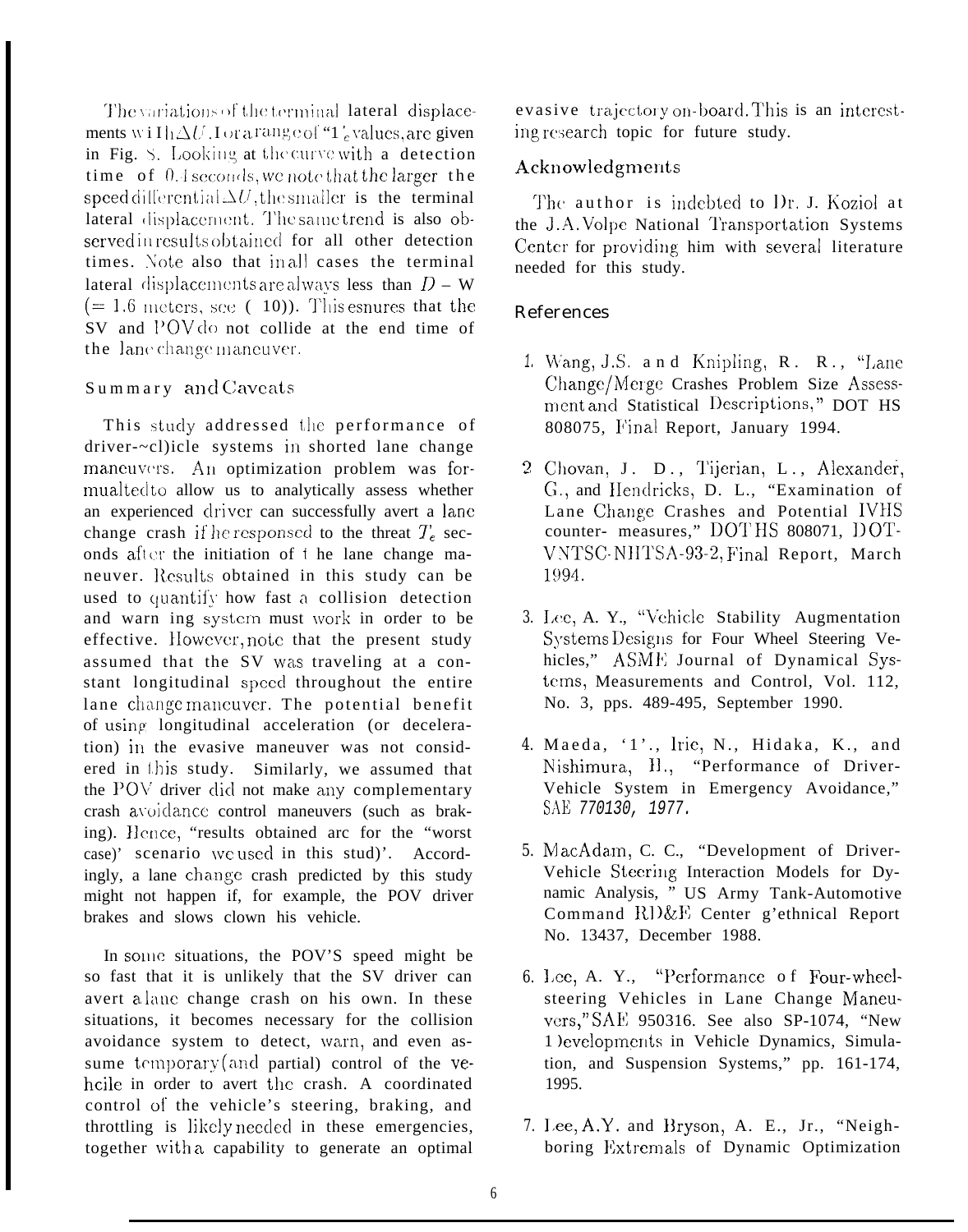Problems with Parameter Variations," Optimal Control Applications and Methods, Vol. 10, pps. 39-52, 1989.

- 8. Lee. A. Y., "Dynamic Optimization Problems with Bounded Terminal Condi tions," Journal of Optimization Theory and Applications, Vol. 52, No. 1, January 1987.
- 9. Okabayashi, S., Sakata, M., Fukano, J., and Daidoji, S., "Development of Practical Heads-upDisplay for Production Vehicle Application," SAE 890559, 1989.
- 10. Allen, R.W., "Stability and Performance Analysis of Automobile Driver Steering Control, " SAE 820300, 1982.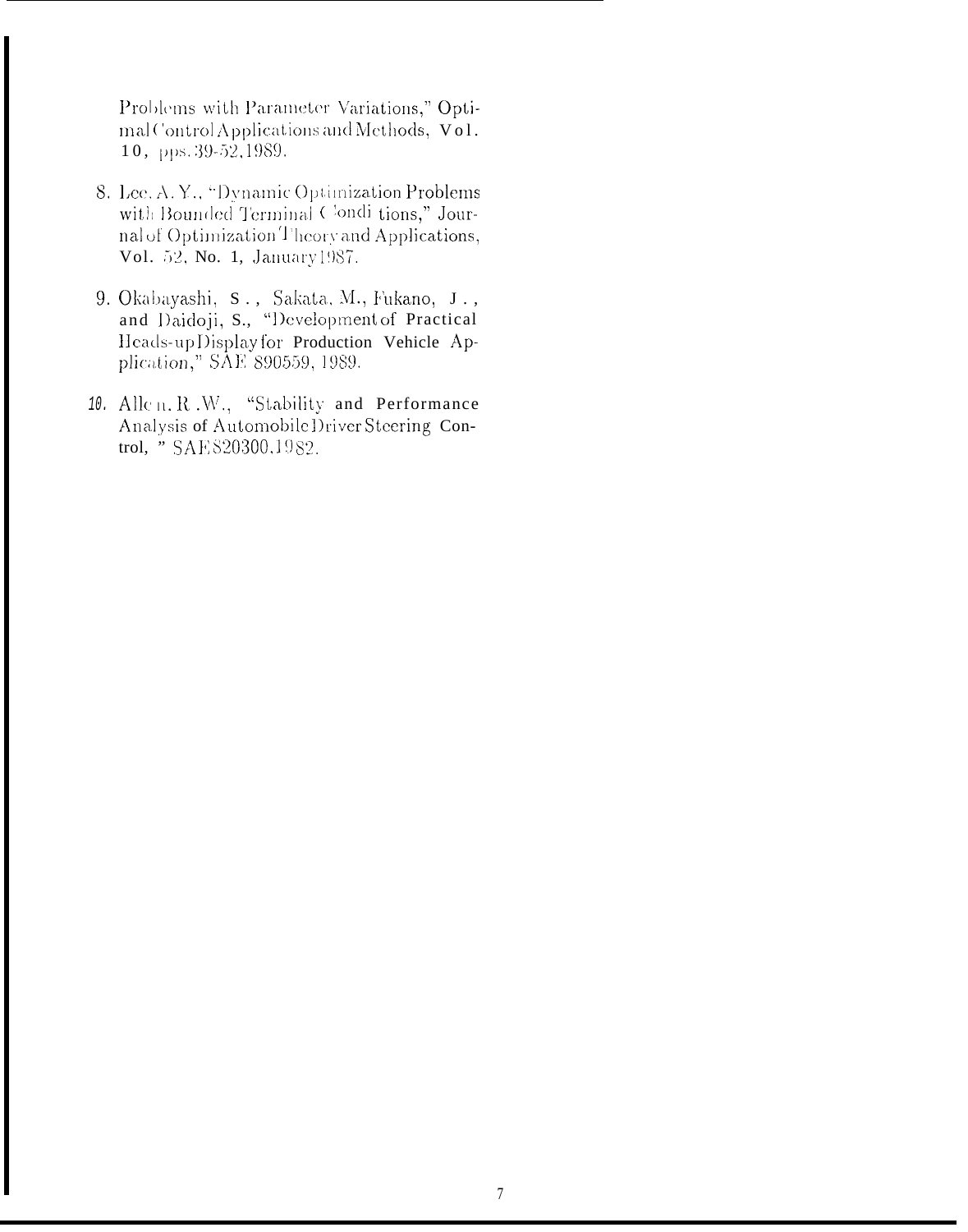

Fig. 1 A lane change crash scenario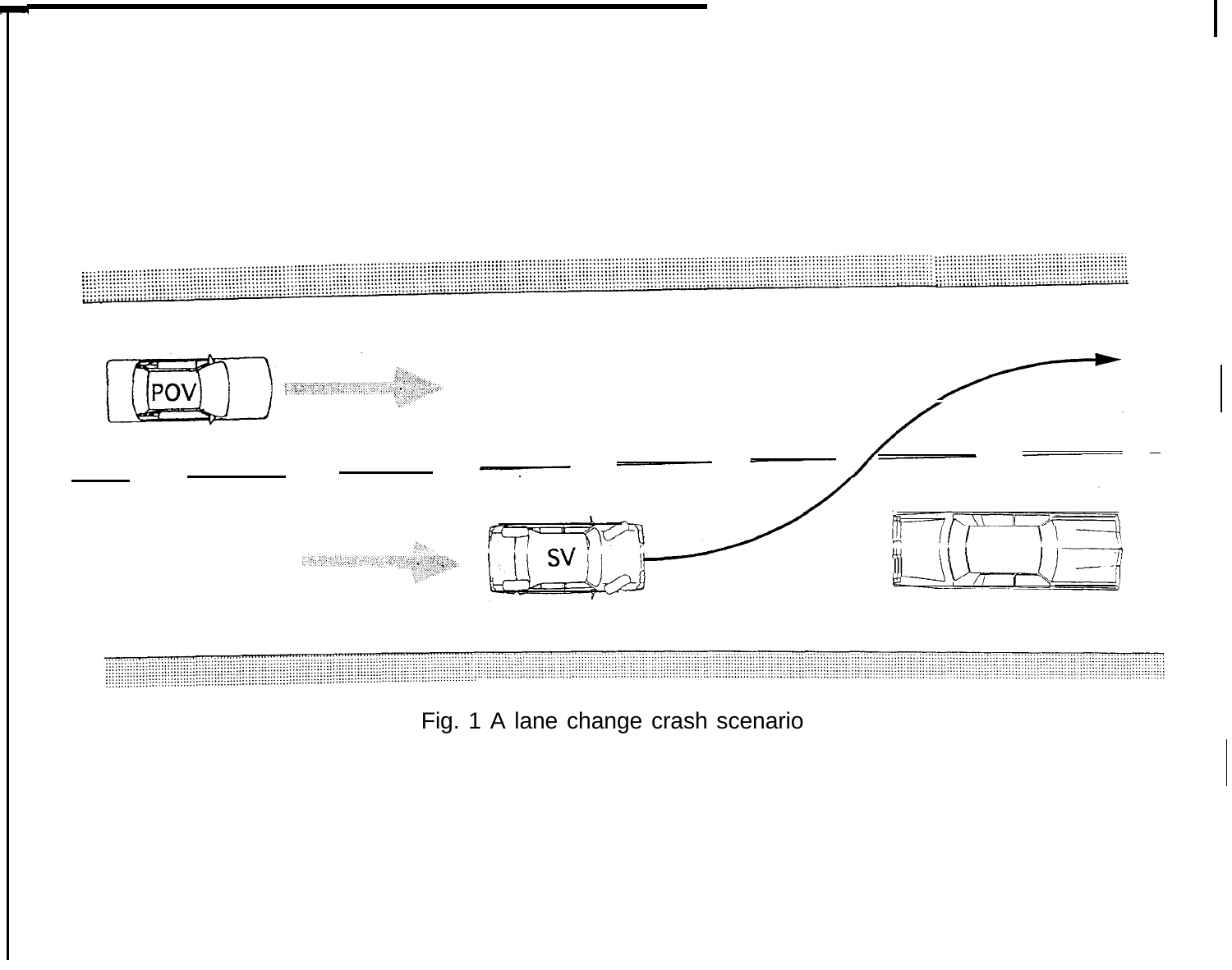

Fig. 2 Schematic of a vehicle handling model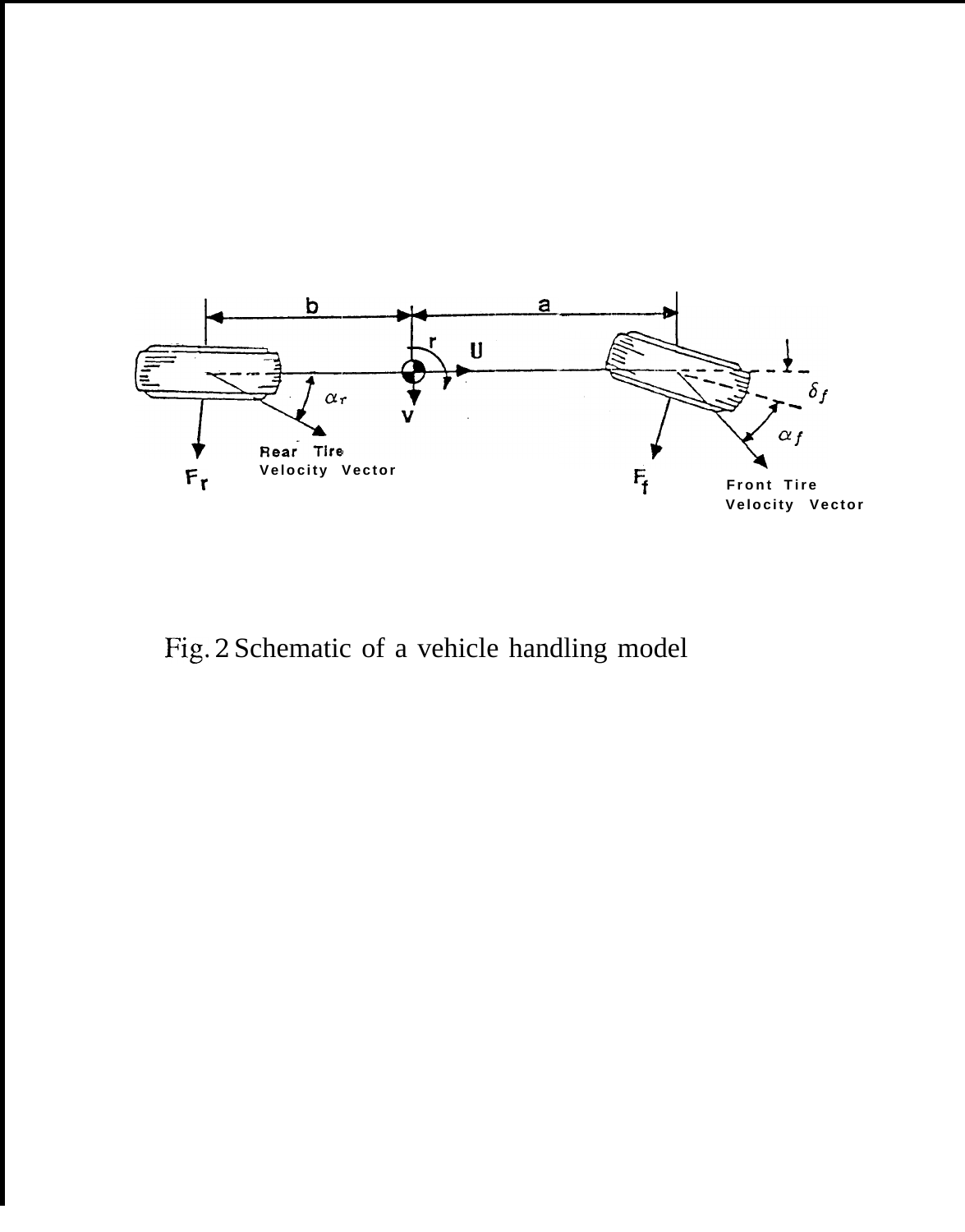

# Fig. 3 Schematic of an accident-avoidance lane change maneuver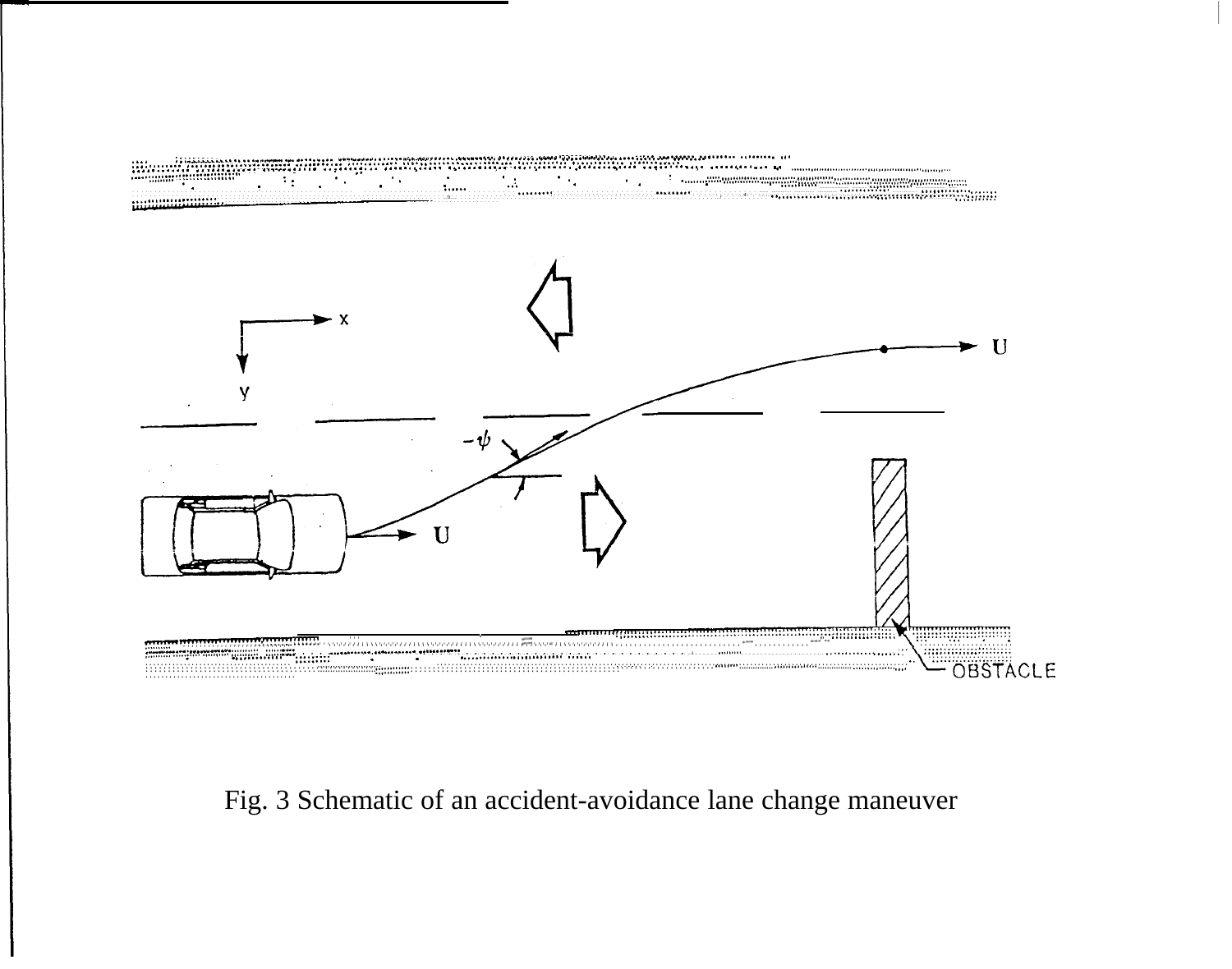

Fig. 4 Recorded steering time histories in a lane change [4]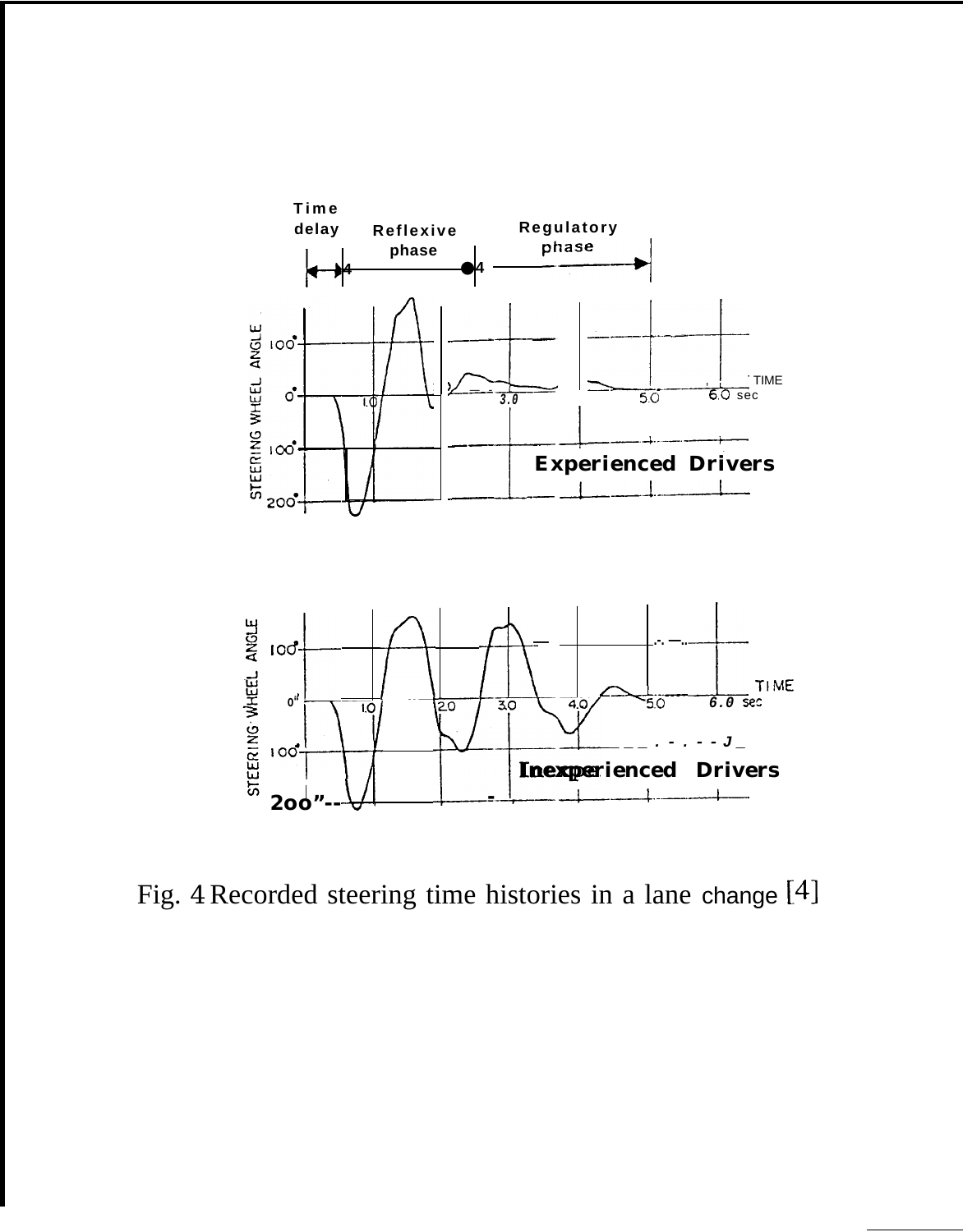

Fig. 5 Computed time histories of vehicle variables in a lane change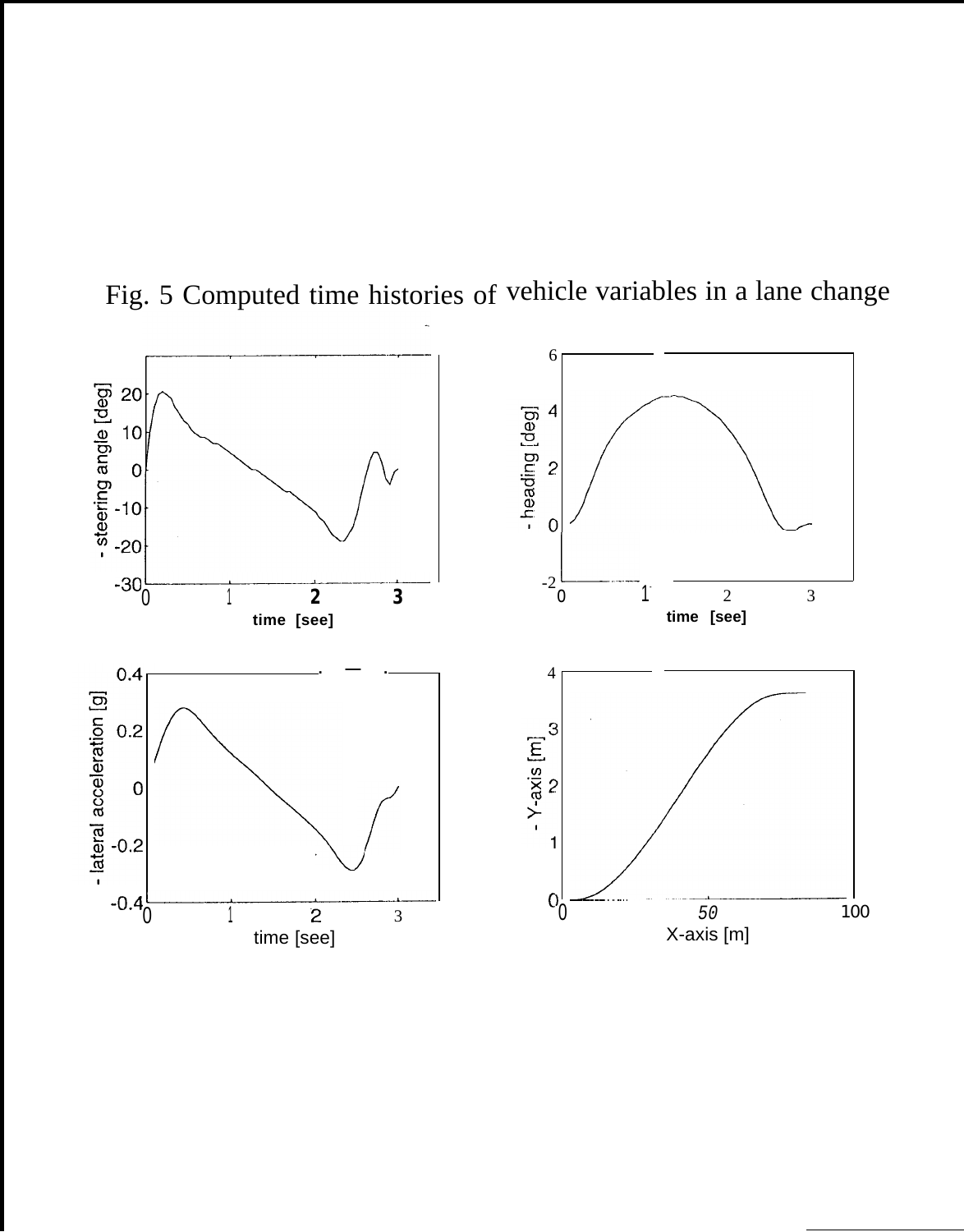

Fig. 6 SV initiates a lane change not knowing that the POV is inside its blind zone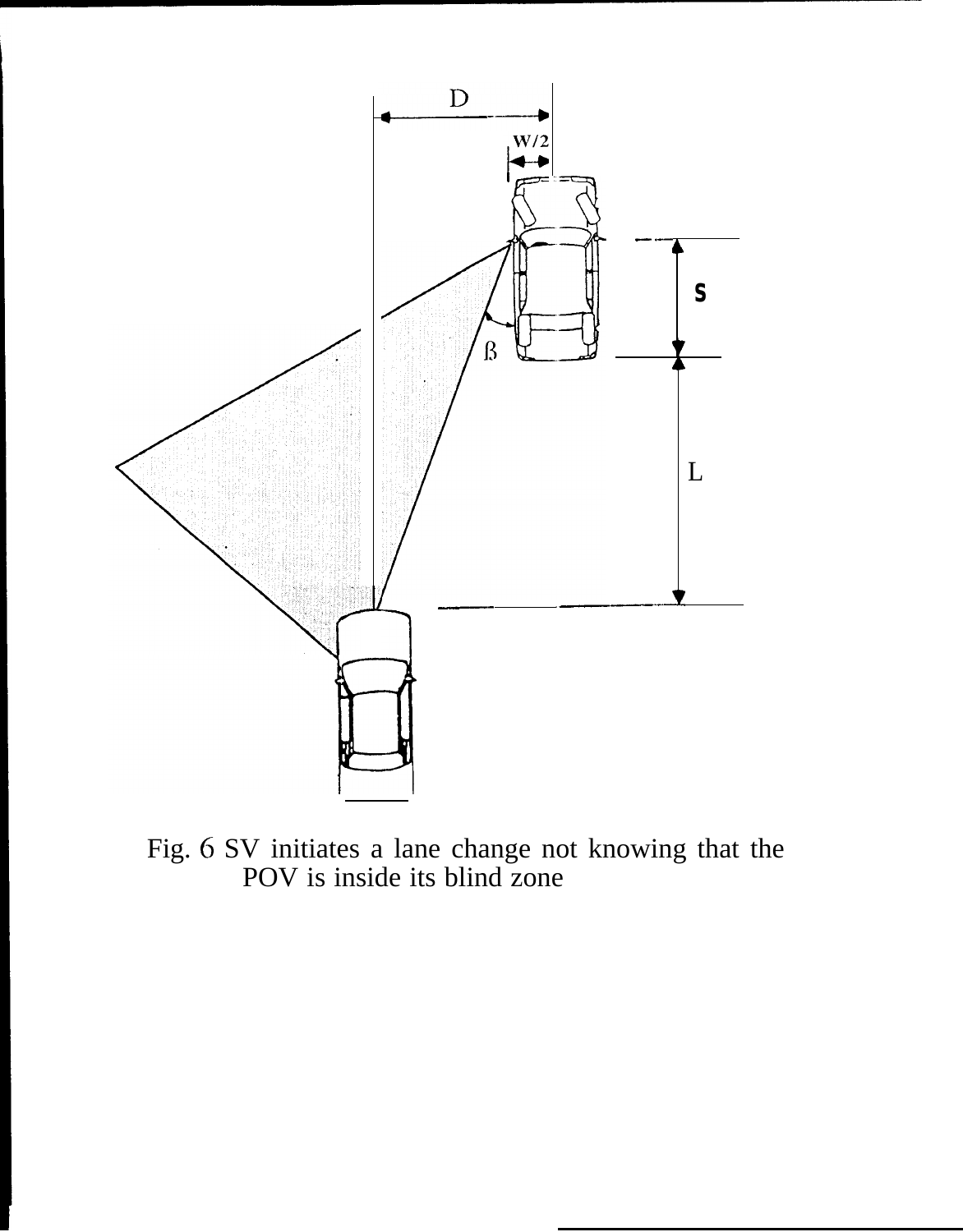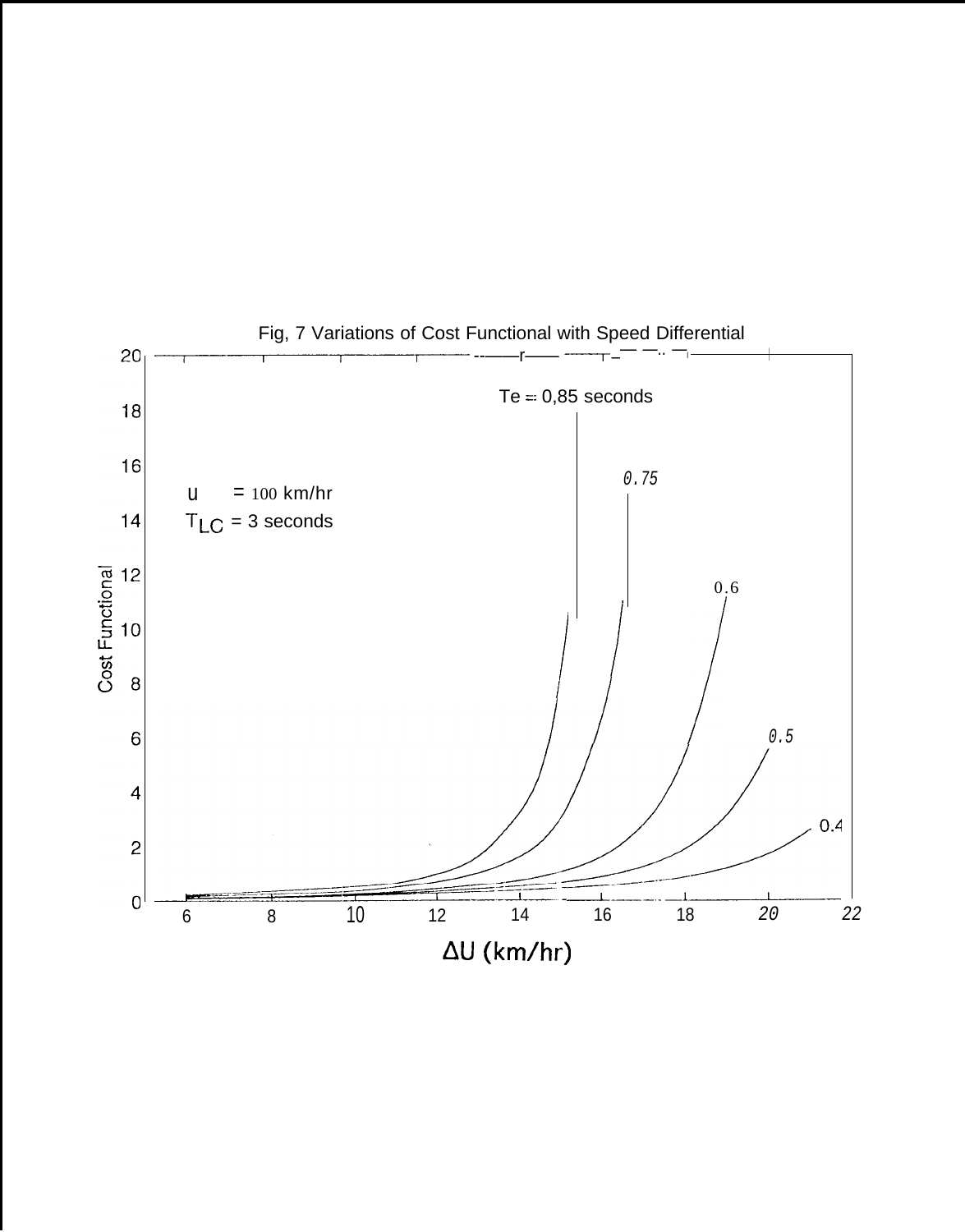